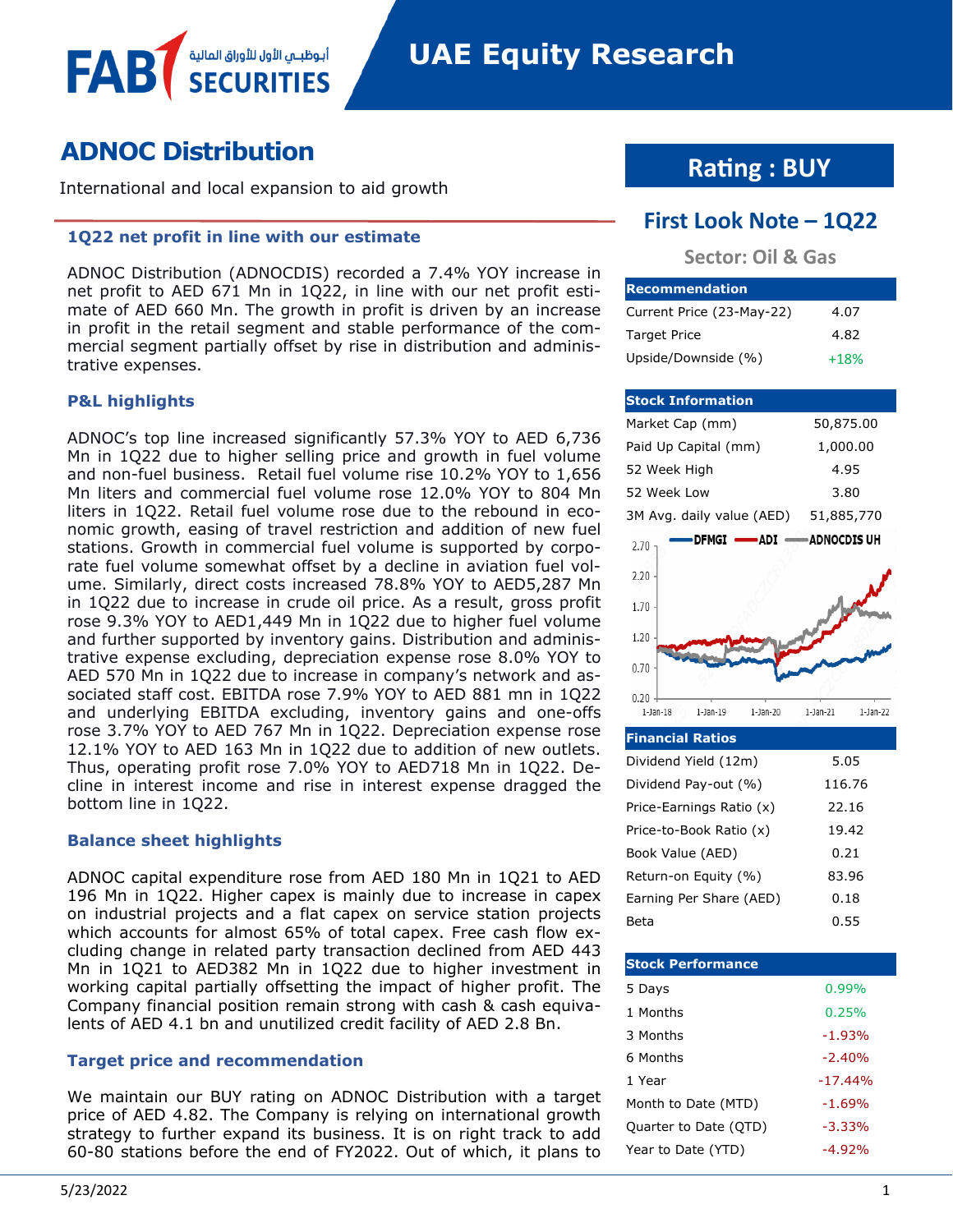add 20-30 new fuel outlets in UAE and remaining in KSA. ADNOC already added 15 new stations in KSA during 1Q22. In UAE, it is focussing in the high growth market of Dubai and plans to add stations at strategic location. The Company also plans to revamp 40-50 non-convenience stores in 2022 after receiving strong momentum to revitalization program started over 2020-21. ADNOC is working to improve its cost efficiency and target opex savings of AED 367 – 550 Mn over 2019-23. It has already achieved opex savings of AED 378 Mn over 2019-21 and further targets to achieve opex savings of AED 92 Mn over 2022- 23. Strong balance sheet position will further aid ADNOC in pursuing strategic acquisition in the near future and improve visibility of future dividend payment. It plans to pay a minimum dividend of AED 2.6 Bn in FY2022 translating into a dividend yield of 5.0% at the current price. Considering all these factors we assign a BUY rating on the stock.

#### **ADNOC Distribution - Relative valuation**

| (at CMP)           | 2018 | 2019 | 2020 | 2021 | 2022F |
|--------------------|------|------|------|------|-------|
| P/E(x)             | 24.3 | 24.0 | 21.5 | 22.9 | 20.7  |
| P/B(x)             | 14.4 | 14.5 | 15.0 | 16.1 | 16.1  |
| EV/EBITDA          | 18.6 | 18.5 | 17.2 | 17.9 | 16.3  |
| Dividend Yield (%) | 2.8% | 4.6% | 5.0% | 5.0% | 5.0%  |

*FABS Estimates & Co Data*

#### **ADNOC Distribution - P&L**

| AED mm                         | 1Q21     | 4Q21     | 1Q22A    | 1Q22F    | Var.      | YOY Ch   | QOQ Ch    | 2021      | 2022F     | Change   |
|--------------------------------|----------|----------|----------|----------|-----------|----------|-----------|-----------|-----------|----------|
| Revenue                        | 4,282    | 6,223    | 6,736    | 6,747    | $-0.2%$   | 57.3%    | 8.2%      | 20,921    | 26,983    | 29.0%    |
| Direct costs                   | $-2,957$ | $-4,933$ | $-5,287$ | $-5,262$ | 0.5%      | 78.8%    | 7.2%      | $-15,881$ | $-20,939$ | 31.9%    |
| Gross profit                   | 1,326    | 1,290    | 1,449    | 1,484    | $-2.4%$   | 9.3%     | 12.3%     | 5,040     | 6,044     | 19.9%    |
| Other income                   | 26       | $-3$     | 9        | 27       | $-66.7%$  | $-65.8%$ | $-368.6%$ | 72        | 50        | $-30.8%$ |
| Distribution & admin.<br>Exp.  | $-673$   | $-668$   | $-733$   | $-810$   | $-9.5%$   | 8.9%     | 9.7%      | $-2,649$  | $-3,458$  | 30.6%    |
| Impairment & others<br>$Exp_1$ | $-7$     | $-7$     | $-7$     | $\Omega$ | <b>NM</b> | $-8.4%$  | 2.5%      | $-35$     | $-30$     | $-13.9%$ |
| <b>Operating profit</b>        | 672      | 613      | 718      | 702      | 2.4%      | 7.0%     | 17.3%     | 2,429     | 2,606     | 7.3%     |
| D&A                            | 145      | 189      | 163      | 156      | 4.3%      | 12.1%    | $-14.1%$  | 638       | 648       | 1.6%     |
| <b>EBITDA</b>                  | 817      | 802      | 881      | 858      | 2.7%      | 7.9%     | 9.9%      | 3,067     | 3,254     | 6.1%     |
| Interest income                | 5        | 1        | 1        | $\Omega$ | <b>NM</b> | $-75.7%$ | 49.5%     | 8         | 8         | 4.1%     |
| Interest expenses              | $-46$    | $-42$    | $-49$    | $-42$    | 16.5%     | 6.8%     | 16.3%     | $-185$    | $-210$    | 13.8%    |
| <b>Net Profit</b>              | 631      | 571      | 671      | 660      | 1.7%      | 6.3%     | 17.4%     | 2,252     | 2,404     | 6.7%     |

*FABS Estimates & Co Data* 

#### **ADNOC Distribution - Margins**

|                   | 1021  | 4021  | 1022A | YOY ch | 000 ch | 2021  | 2022F | Change |
|-------------------|-------|-------|-------|--------|--------|-------|-------|--------|
| <b>GPM</b>        | 31.0% | 20.7% | 21.5% | $-945$ | 78     | 24.1% | 22.4% | $-169$ |
| <b>EBITDA</b>     | 19.1% | 12.9% | 13.1% | -599   | 19     | 11.6% | 9.7%  | $-195$ |
| <b>OPM</b>        | 15.7% | 9.8%  | 10.7% | $-502$ | 82     | 11.6% | 9.7%  | $-195$ |
| Net Profit margin | 14.7% | 9.2%  | 10.0% | $-477$ | 78     | 10.8% | 8.9%  | $-186$ |

*FABS estimate & Co Data*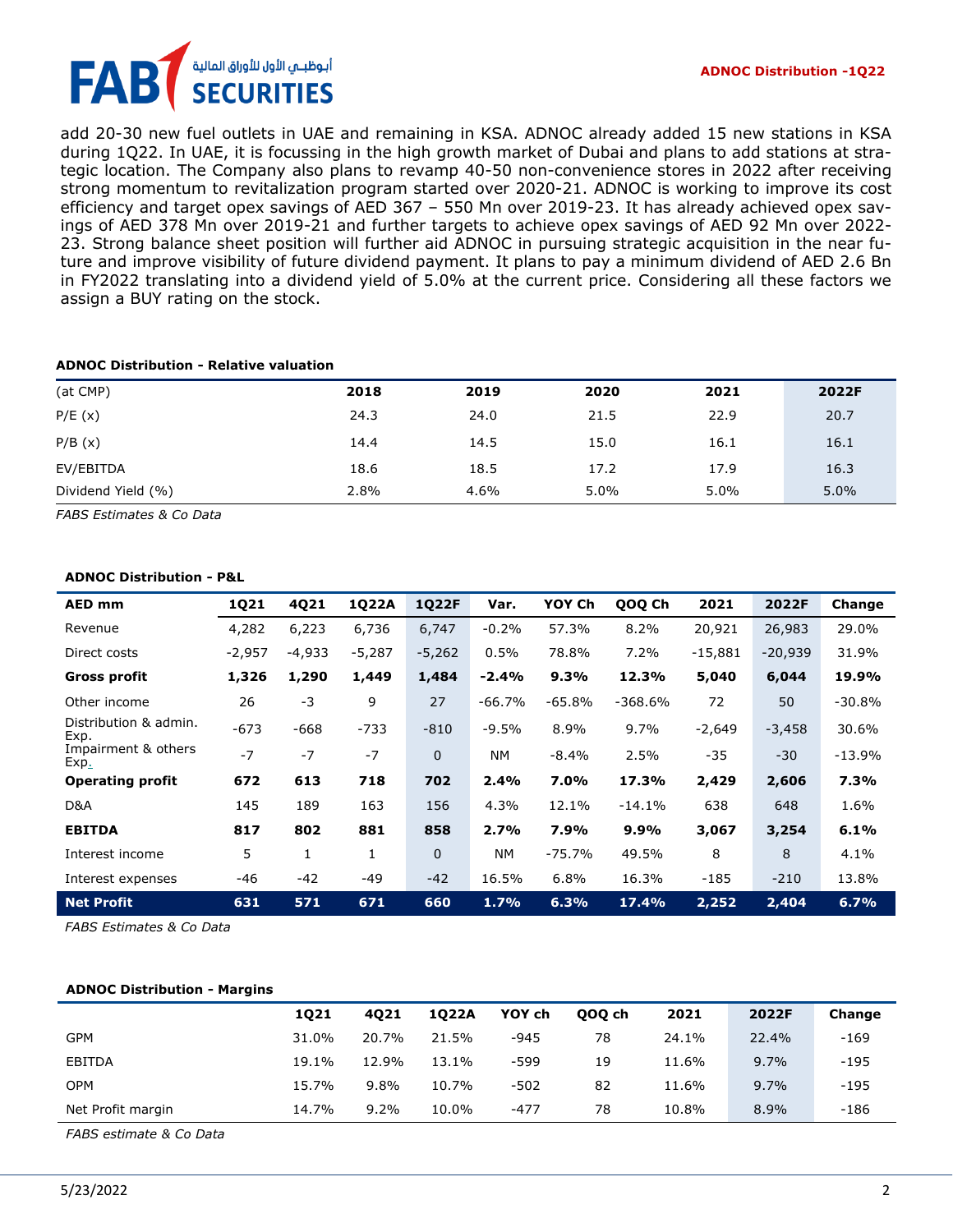

### **Research Rating Methodology:**

| Rating            | <b>Upside/Downside potential</b> |
|-------------------|----------------------------------|
| <b>BUY</b>        | Higher than $+15%$               |
| <b>ACCUMULATE</b> | Between $+10\%$ to $+15\%$       |
| <b>HOLD</b>       | Lower than $+10\%$ to $-5\%$     |
| <b>REDUCE</b>     | Between -5% to -15%              |
| <b>SELL</b>       | Lower than -15%                  |

#### **FAB Securities Contacts:**

# **Research Analysts** Ahmad Banihani +971-2-6161629 [ahmad.banihani@Bankfab.com](mailto:ahmad.banihani@Bankfab.com) **Sales & Execution** Abu Dhabi Head Office Trading Desk  $+971-2-6161700/1$  [Online Trading Link](http://www.nbad.com/countries/en-ae/Brokerage/WhatWeOffer/Pages/OnlineTrading.aspx) +971-2-6161777 Institutional Desk +971-4-4245765 Sales and Marketing +971-2-6161703

## **DISCLAIMER**

This report has been prepared by FAB Securities (FABS), which is authorised by the UAE Securities and Commodities Authority, licensing registration number 604002, and is a member of the Abu Dhabi Securities Exchange and Dubai Financial Market. The information, opinions and materials contained in this report are provided for information purposes only and are not to be used, construed, or considered as an offer or the solicitation of an offer or recommendation to sell or to buy or to subscribe for any investment security or other financial instrument. The information, opinions and material in this report have been obtained and derived from publicly available information and other sources considered reliable without being independently verified for their accuracy or completeness. FABS gives no representation or warranty, express or implied, as to the accuracy and completeness of information and opinions expressed in this report. Opinions expressed are current as of the original publication date appearing on the report only and the information, including the opinions contained herein, are subject to change without notice. FABS is under no obligation to update this report. The investments referred to in this report might not be suitable for all recipients. Recipients should not base their investment decisions on this report and should make their own investigations, and obtain independent advice, as appropriate. Any loss or other consequences arising from the uses of material contained in this report shall be the sole and exclusive responsibility of the recipient and FABS accepts no liability for any such loss or consequence. The value of any investment could fall as well as rise and the investor may receive less than the original amount invested. Some investments mentioned in this report might not be liquid investments, which could be difficult to realise in cash. Some investments discussed in this report could be characterised by high level of volatility, which might result in loss. FABS owns the intellectual property rights and any other material contained in this report. No part of this report may be reproduced, utilised or modified in any form either in whole or in part or by any electronic, mechanical or other means, now known or hereafter invented, including photocopying and recording, or stored in any retrieval system without the prior consent of FABS in writing. While utmost care has been taken to ensure that the information provided is accurate and correct, neither FABS, nor its employees shall, in any way, be responsible for the contents. By accepting this document, the recipient agrees he/she has read the above disclaimer and to be bound by the foregoing limitations/ restrictions.